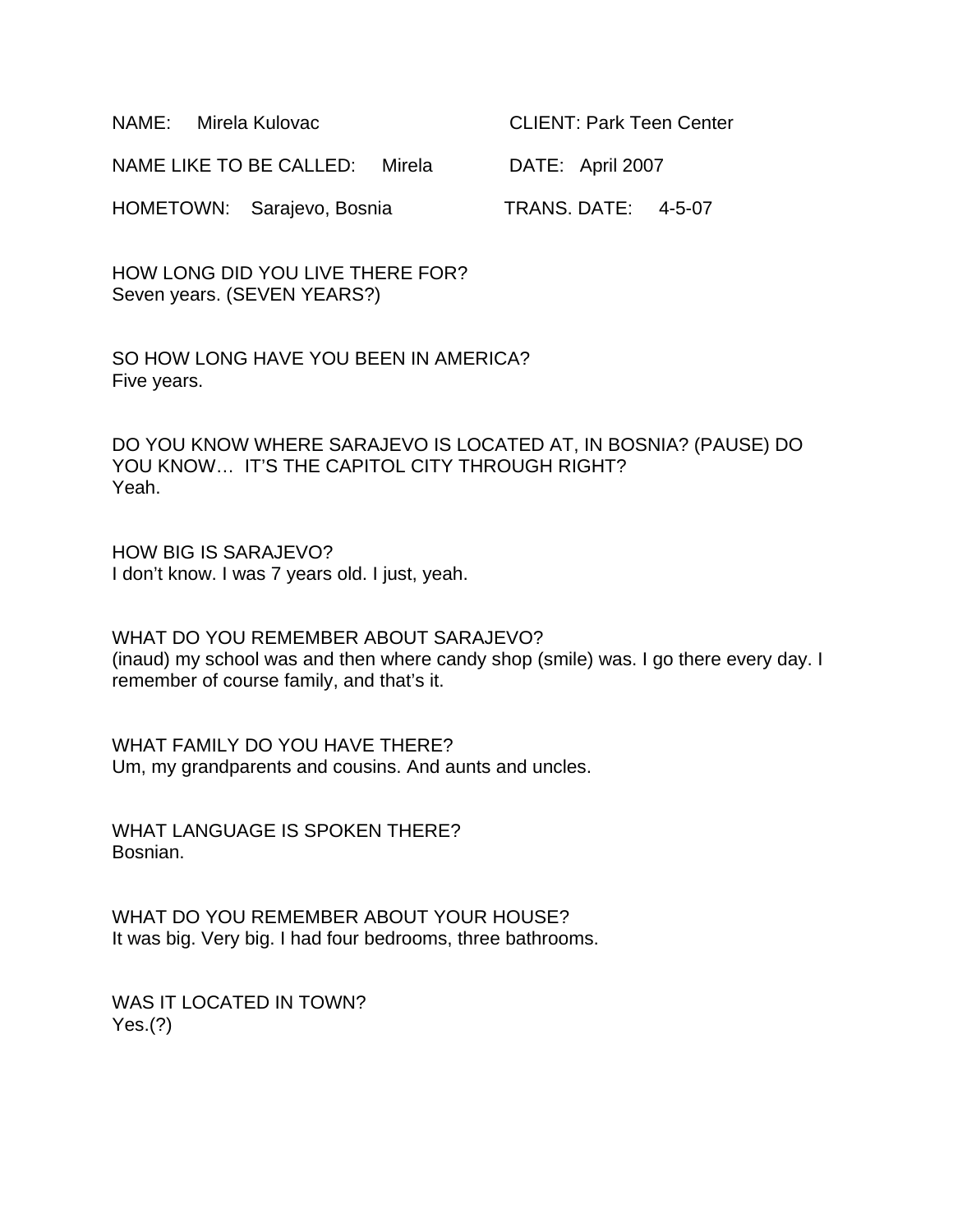WHAT WAS YOUR BEDROOM LIKE? It had bed in it. (smile) It had toys in it. Mostly Barbies. And it had my (inaud) in it.

MOST OF YOUR TOYS WERE BARBIES? Um hum. (yes)

BARBIE DOLLS? Um hum. (yes) (inaud). And babies.

LITTLE BABY DOLLS? Um hum. (yes) (UM) When I was young, I used to play with those stuff.

WOW, I GUESS I JUST DIDN'T THINK ABOUT BARBIES BECAUSE I FIND BARBIES TO BE MAINLY AMERICAN. BUT I GUESS THEY ARE PRETTY MUCH EVERYWHERE, AREN'T THEY? UM HUM, I THINK SO. WHAT WAS YOUR YARD LIKE? DID YOU HAVE A YARD? Um hum. (yes) But (inaud phrase) they had place that they had a playground. They had trees. They had grass. (smile)

HOW MANY BROTHERS AND SISTERS DO YOU HAVE? I have one brother.

OLDER OR YOUNGER? Younger.

HOW MANY COUSINS DO YOU HAVE? Here? (OH NO – INAUD) A lot, a lot, a lot, a lot. (A LOT) A lot.

DID THEY COME OVER A LOT? OR DID YOU GO OVER THERE? No, I'm gonna go over there this summer.

WHEN YOU WERE THERE, DID THEY COME AND VISIT A LOT? No, they can't come. They're busy pretty much.

YEAH. SO YOU DIDN'T SEE THEM A WHOLE LOT?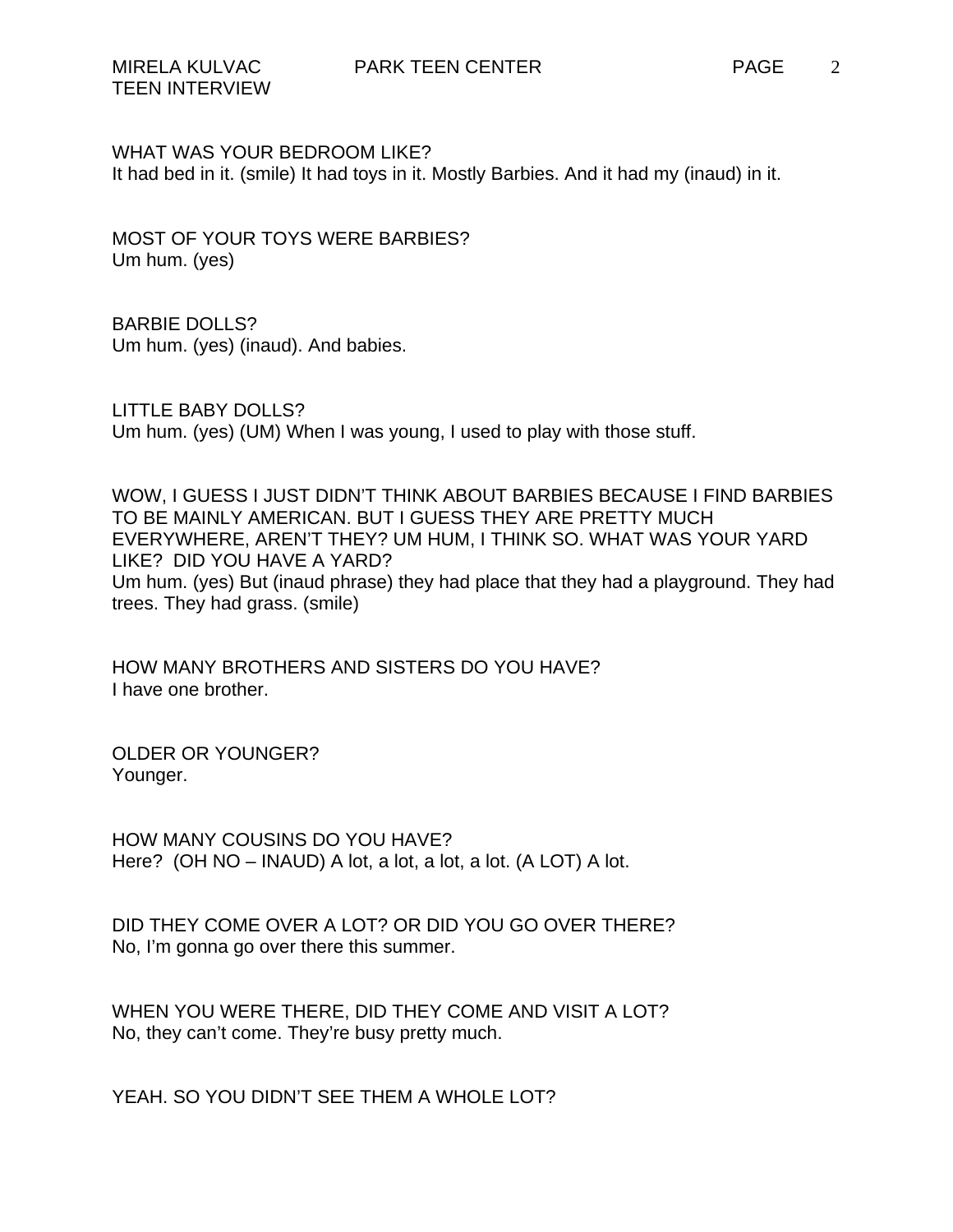3

For five years, except my grandma. Came (inaud) my grandma. (pause) My grandma and (inaud) were here.

TO VISIT? Um hum. (yes)

DID THEY LIKE IT? Um hum. (yes)

DO YOU ENJOY HAVING THEM OVER HERE? Um hum. (yes)

WHEN YOUR FAMILY TALKS ABOUT LIVING IN BOSNIA, WHAT DO THEY TELL YA? WHAT DO THEY TELL YA ABOUT YOUR HOUSE? Nothing. They don't talk about my house.

WHAT DO THEY TELL YOU ABOUT BOSNIA? (pause) WHEN THEY TELL STORIES ARE THEY MAINLY POSITIVE OR NEGATIVE? Positive.

MAINLY POSITIVE? LIKE WHAT WOULD AN EXAMPLE OF A POSITIVE STORY BE?) Actually it's fun.

WHAT DO THEY TELL YOU IS FUN ABOUT BOSNIA? I don't know. They, they really don't talk about it a lot because I'm usually doing some other stuff.

DO YOU ASK ANY QUESTIONS ABOUT BOSNIA? I just ask them when are we going. Cause this summer I'm going by myself for the first month with my cousin. And then they're gonna come over here.

ARE YOU EXCITED ABOUT THAT? Um hum. (yes)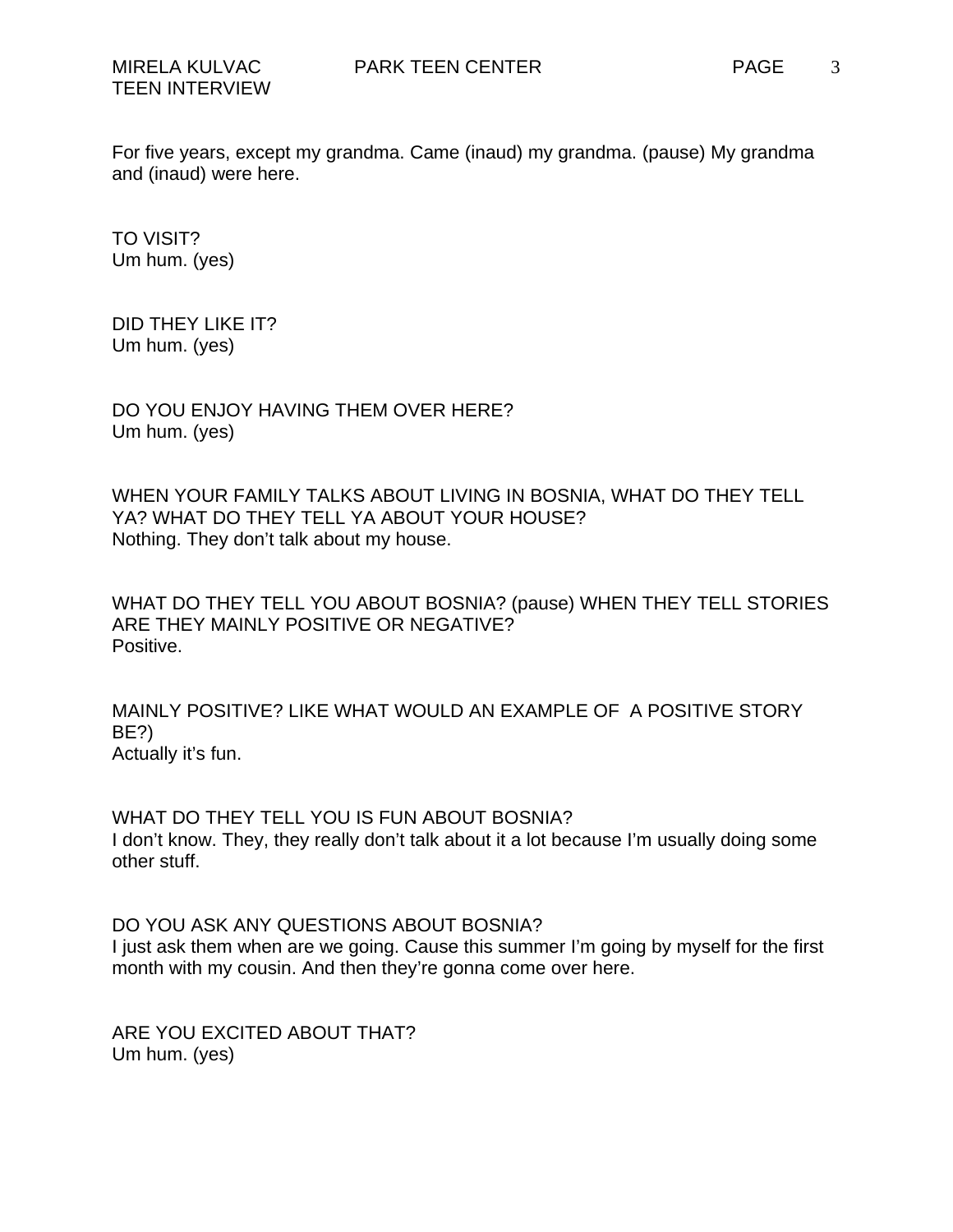WHAT DO YOU KNOW ABOUT BOSNIA? WHAT ARE YOU LOOKING FORWARD TO? To see my cousins, and my candy store.

AND YOUR CANDY STORE. Where I always used to go.

WHEN PEOPLE HERE ASK YOU ABOUT BOSNIA, WHAT…. In school?

YEAH, WHAT DO YOU TELL THEM ABOUT BOSNIA? They don't really ask me.

HOW DO YOU FEEL ABOUT BOSNIA? POSITIVE? NEGATIVE? (pause) Good.

YOU FEEL GOOD ABOUT BOSNIA. WHY? Um, cause I get to see my cousins.

CAUSE FAMILY LIVES THERE. Yeah. And friends.

DO YOU STILL STAY IN TOUCH WITH PEOPLE IN BOSNIA? FRIENDS? Um, yeah.

OTHER THAN FAMILY? Yeah. (YEAH)

HOW DO YOU STAY IN TOUCH WITH THEM? We call. We call and like we mail each other.

EMAIL? No.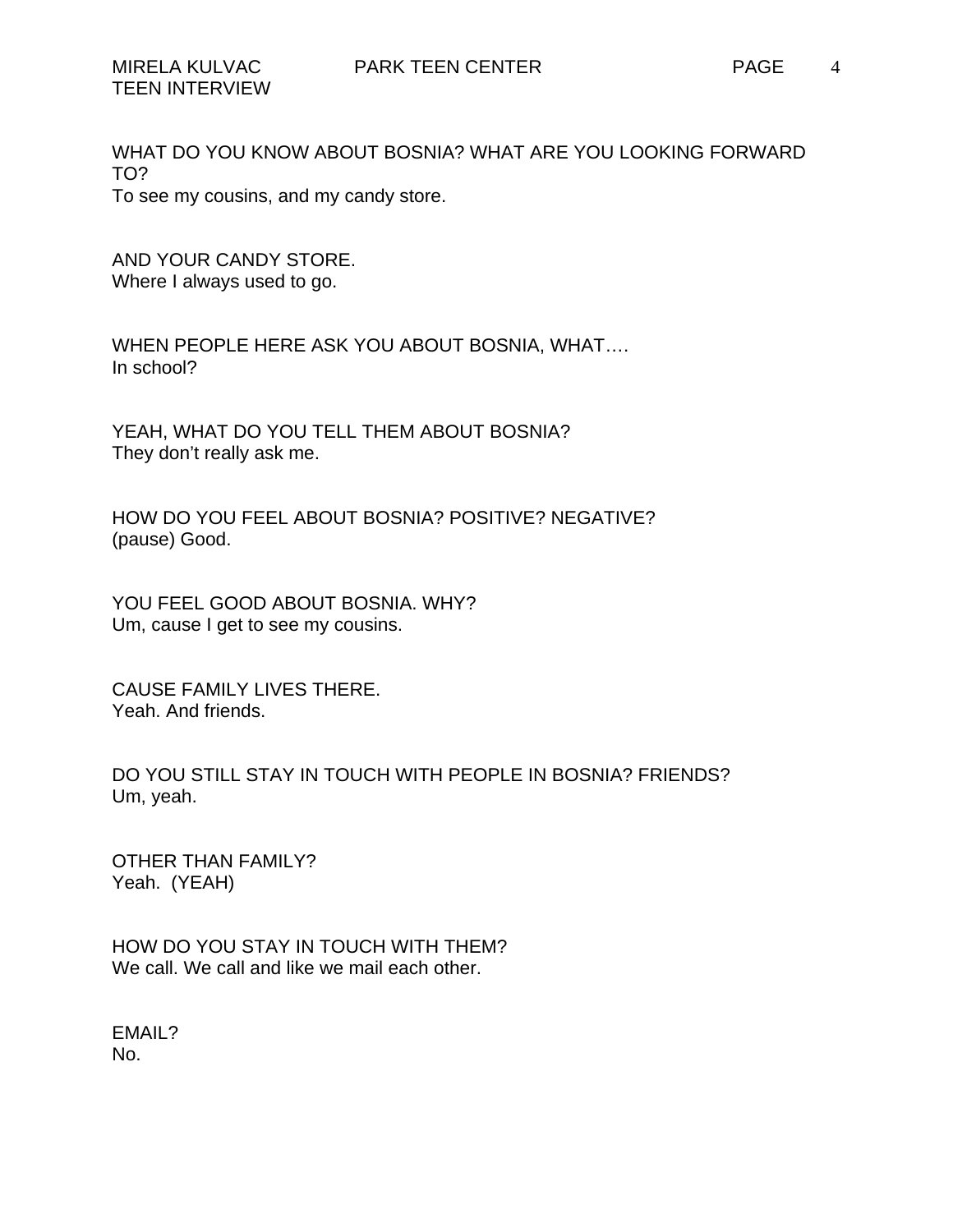LETTERS?

Yeah. And sometimes we email.

WHAT DO YOU GUYS TALK ABOUT? BOYS?

No. We're friends. We just talk about like how is it over here and how is it over there. With my cousins, we just talk about how it's like, how is... It's same thing pretty much.

WHAT DO THEY SAY WHEN YOU SAY "HOW IS IT OVER THERE"? WHAT DO THEY TELL YOU ABOUT IT? Well it's the same when I was there except it's better(?).

THEY SAY THAT IT'S BETTER. Yeah. And the reason I really, really wanta go over there, (inaud).

SHOPPING! I just like shopping a lot.

IS THERE GOOD SHOPPING OVER THERE? That's what they told me. I don't know. My friends went there.

THEY SAID THERE WAS GOOD SHOPPING. There is. (smile) It's like pretty much the same as here, as (inaud).

WHY DID YOUR, WHY DID YOUR PARENTS TELL YOU THAT YOU MOVED HERE? Pretty much for like school. Cause the last grade, in when (inaud) the last grade is  $8<sup>th</sup>$ grade.

THE LAST GRADE IS 8<sup>TH</sup> GRADE? Then you're in college. That's a good thing. And I was like going, yeah…

SO HIGH SCHOOL HERE? Yeah.

EIGHTH GRADE. Um hum. (yes) And then you have college.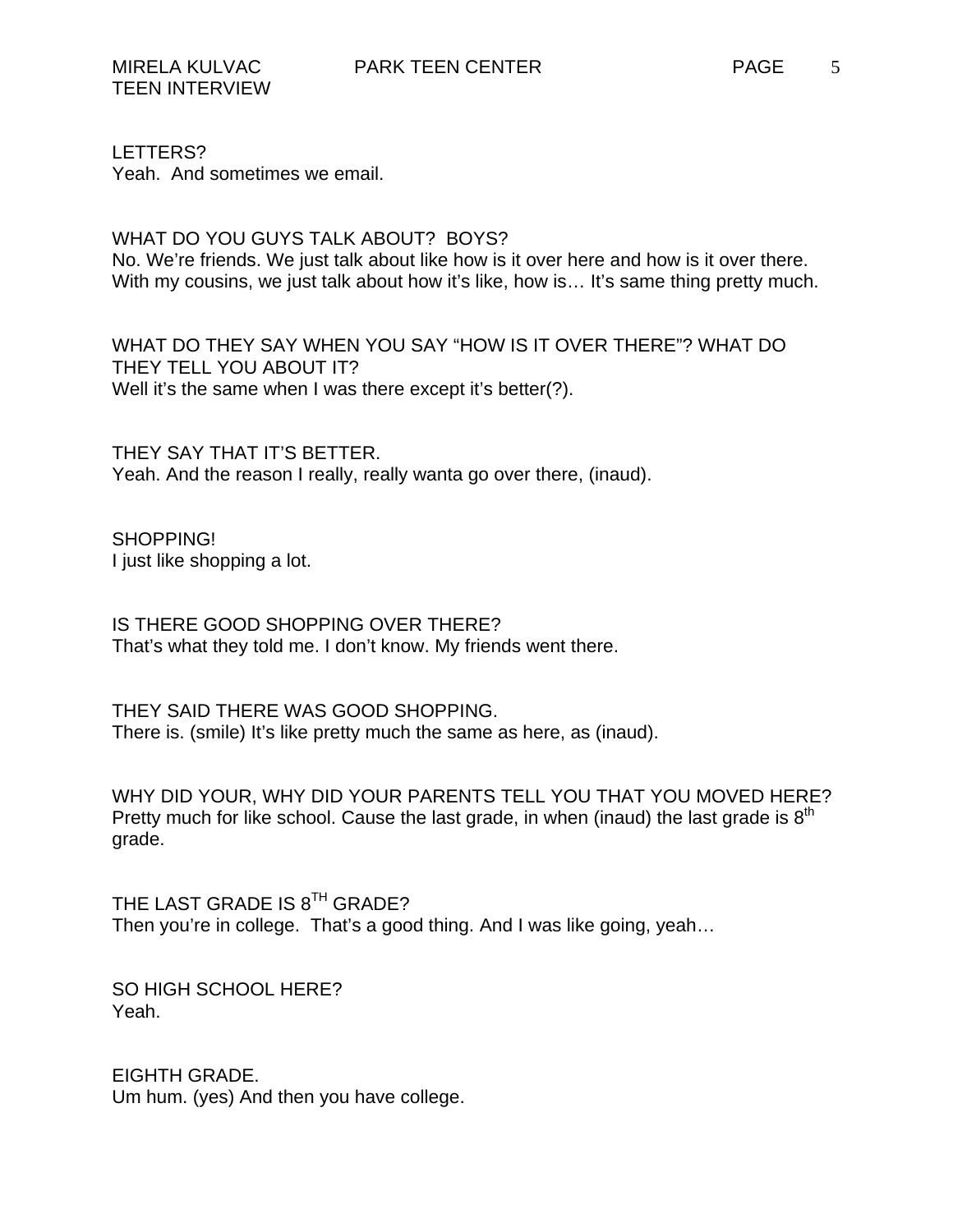SO WHY, WHY DID THEY WANTA COME HERE? Cause there was longer (pause) whatever you call it…

GRADES Yes.

DO THEY, DO THEY TELL YOU THAT THE EDUCATION IS BETTER HERE BECAUSE OF THAT? Yeah.

YEAH. CAUSE YOU HAVE MORE. Um hum. (yes)

HOW DID YOUR FAMILY DECIDE TO COME TO AMERICA? (pause) CAUSE YOU WERE IN BOSNIA, RIGHT? AND YOU COULD HAVE MOVED TO OTHER EUROPEAN COUNTRIES. WHY DID THEY DECIDE AMERICA? (inaud) education I guess. And like you can meet more people here.

THEY THOUGHT AMERICA (INAUD) TO COME HERE. Yeah.

DO YOU REMEMBER PREPARING TO LEAVE, WHEN YOU WERE IN BOSNIA? DO YOU REMEMBER GETTING READY TO…

Yeah. First like my cousins came over and helped us pack and stuff. And the next day we had a big party. And then we left, the party was before and we left around 2 or 3.

WAS IT FUN? Yeah. (LOTS OF FUN) Yeah, over there.

WERE YOU EXCITED TO COME? Um, yeah.

WHAT DID YOU KNOW ABOUT AMERICA? WHAT DID YOUR PARENTS TELL YOU ABOUT AMERICA THEN? Well, it was good I guess. And, um, when I went to school (smile) they were like, like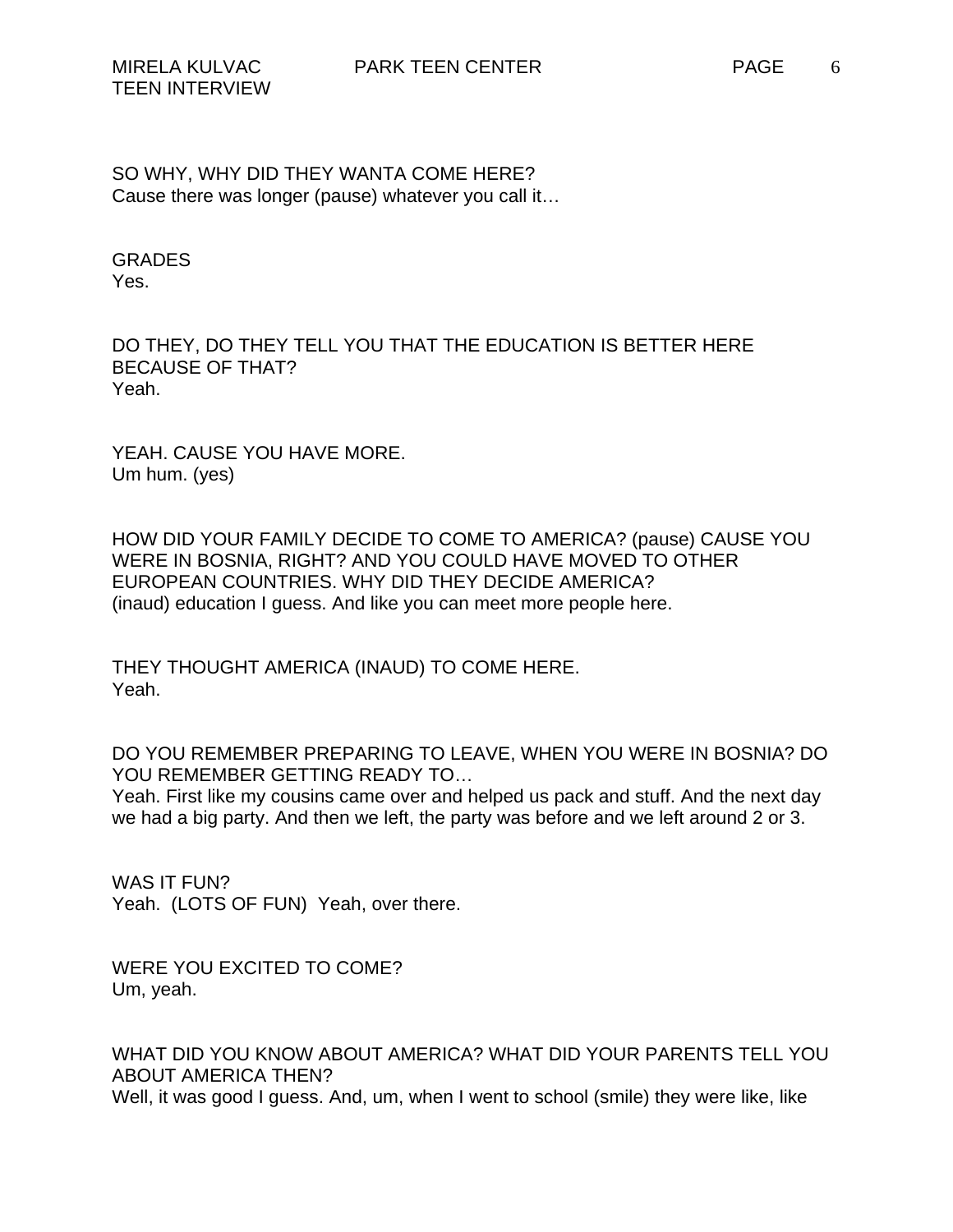teach over there in American language, but, you know, how British people talk or whatever. (YEAH) Yeah, so it's like that. But I just knew how to count to 11.

THAT'S ALL YOU KNEW IN ENGLISH BEFORE YOU CAME HERE? Yeah, yeah. (smile)

WHAT WAS SCHOOL LIKE IN BOSNIA? Ah, like here.

THE DAYS WERE JUST AS LONG? Yeah.

HOW WOULD THE TEACHERS DISCIPLINE YOU THERE? They're nice. It's the same way except in over there they're nicer than (inaud).

UM, HOW FAR AWAY WAS SCHOOL?

Um, not really. Just five minutes to walk there. Always walking with one of my friends. We just, they come over to my house and then I get ready, they wake me up cause like, yeah, and then I, we get ready and we walk to school. And then me and my cousin, we were walking to school one day and then a dog started chasing us. (smile) It was fun. (smile)

YOU GOT (INAUD). DID YOU MAKE IT TO SCHOOL? NOBODY GOT BIT? THAT'S GOOD. WHAT KIND OF DOG WAS IT? (inaud) (OH, WASN'T A BIG DOG) No. If it was a big dog I'd rather just stay there and get eaten(?) if he could catch us anyway. (LAUGH)

HOW MANY KIDS WERE IN YOUR CLASS? 20 or 24.

SO KINDA LIKE HERE AS WELL. Um hum. (yes)

WHAT WAS YOUR FAVORITE CLASS? Uh, art.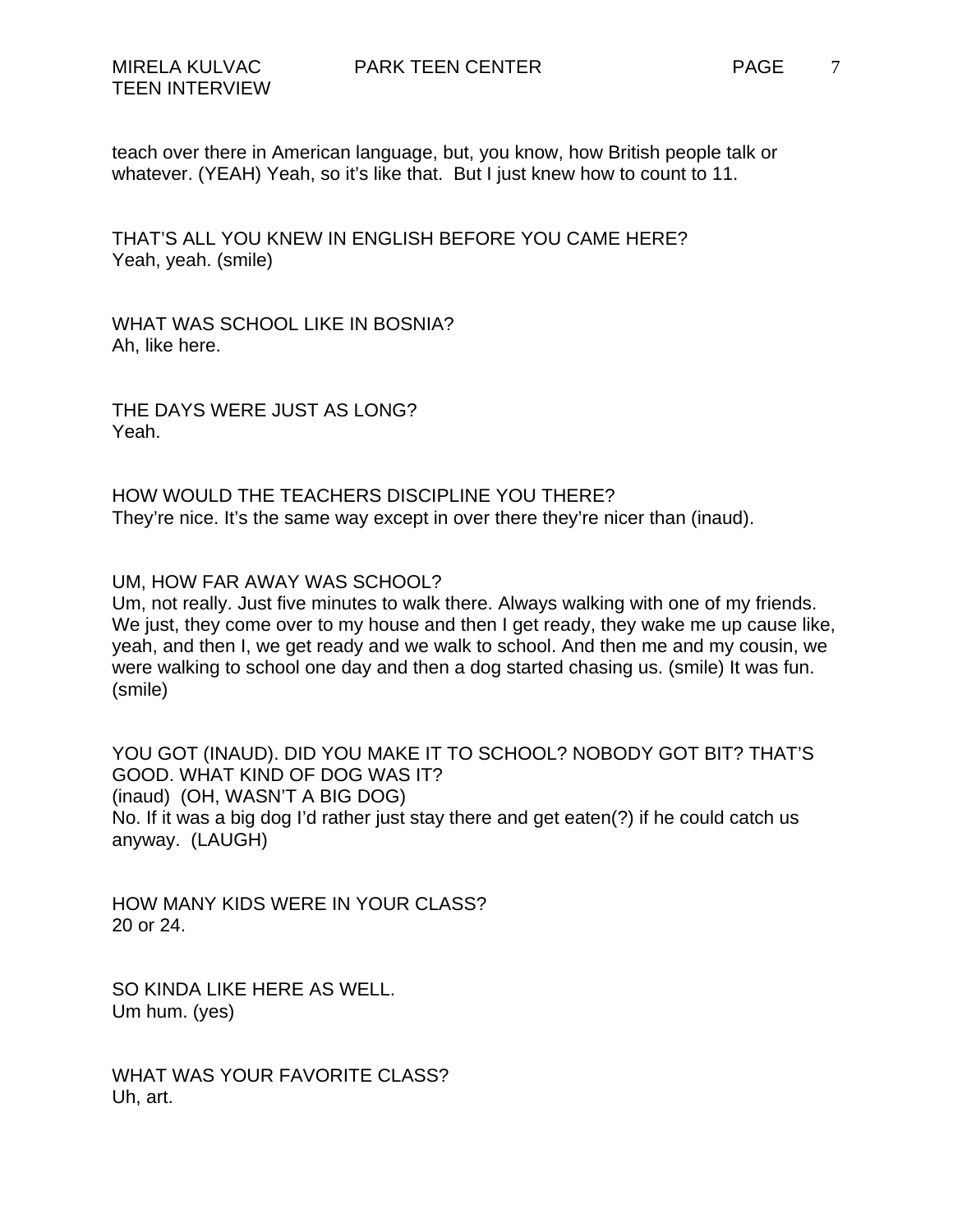Art.

WHY? Oh, because I start to draw that's all I liked really at school.

IS ART CLASS? WHAT WAS YOUR LEAST FAVORITE CLASS? Um, hum, it was math, math. It's cause it's harder here. I mean it's harder there. Yeah, it's harder there.

## IT'S HARDER OVER THERE THAN HERE?

Kinda. Cause they, they have this one thing, you have to like subtract the other way. It's like if it's a, hum, let's see… I really don't (inaud). There's only one thing I did different over there. And then like for grades, they wouldn't give 100. They would like give from from zero to five. And five, I just got all fives for the whole year and one three. (inaud)

YOU GOT THE THREE IN MATH? Yeah. That wasn't(?) my final grade.

YOU JUST GOT IT ONE TIME. Yeah, at the beginning.

HOW IS SCHOOL DIFFERENT HERE? WHEN YOU CAME HERE, HOW WAS IT DIFFERENT? (pause) Um, it's like bigger.

THE SCHOOLS ARE? Yeah. Kind of. Yeah, kinda.

HOW ELSE IS IT DIFFERENT? Um, nothing different really.

WHAT WAS IT LIKE BEING IN ELL? Where?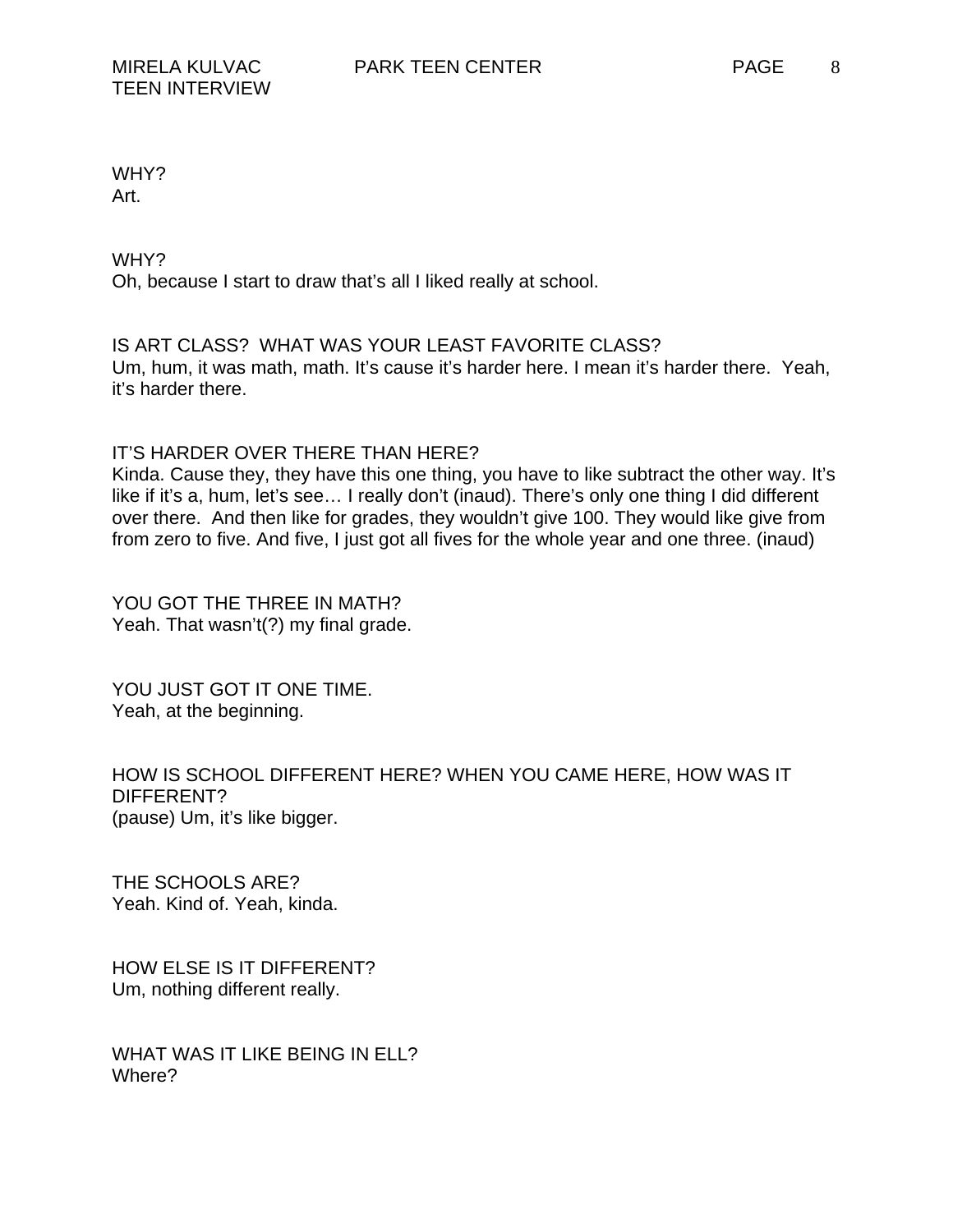WHEN YOU FIRST CAME OVER HERE? Oh. Um,…

LEARNING ENGLISH It was hard.

WAS IT? I (inaud) have the hang of it.

HOW LONG WERE, HOW LONG DID IT TAKE BEFORE, BEFORE YOU REALLY STARTED TO LEARN IT? A semester. (laugh)

YEAH? SO YOU PICKED IT UP QUICK? BUT IT WAS HARD? DID YOUR TEACHERS SPEAK ANY, UH, BOSNIAN TO YOU? No. But they were, um, like tutors, one in English and then, yeah, and my cousins taught me, and some kids in my class.

DID YOUR COUSINS MOVE HERE BEFORE YOU DID? Yeah.

SO THEY KNEW ENGLISH? Um hum. (yes)

SO THEY COULD KINDA TRANSLATE FOR YA? Um hum. (yes)

THAT'S NICE OF EM. Um hum. (yes)

DID THAT HELP YOU LEARN ENGLISH A LITTLE QUICKER? Um hum. (yes)

HOW DID YOU FEEL OTHER KIDS TREATED YOU, BECAUSE YOU WERE IN ELL? They were nice.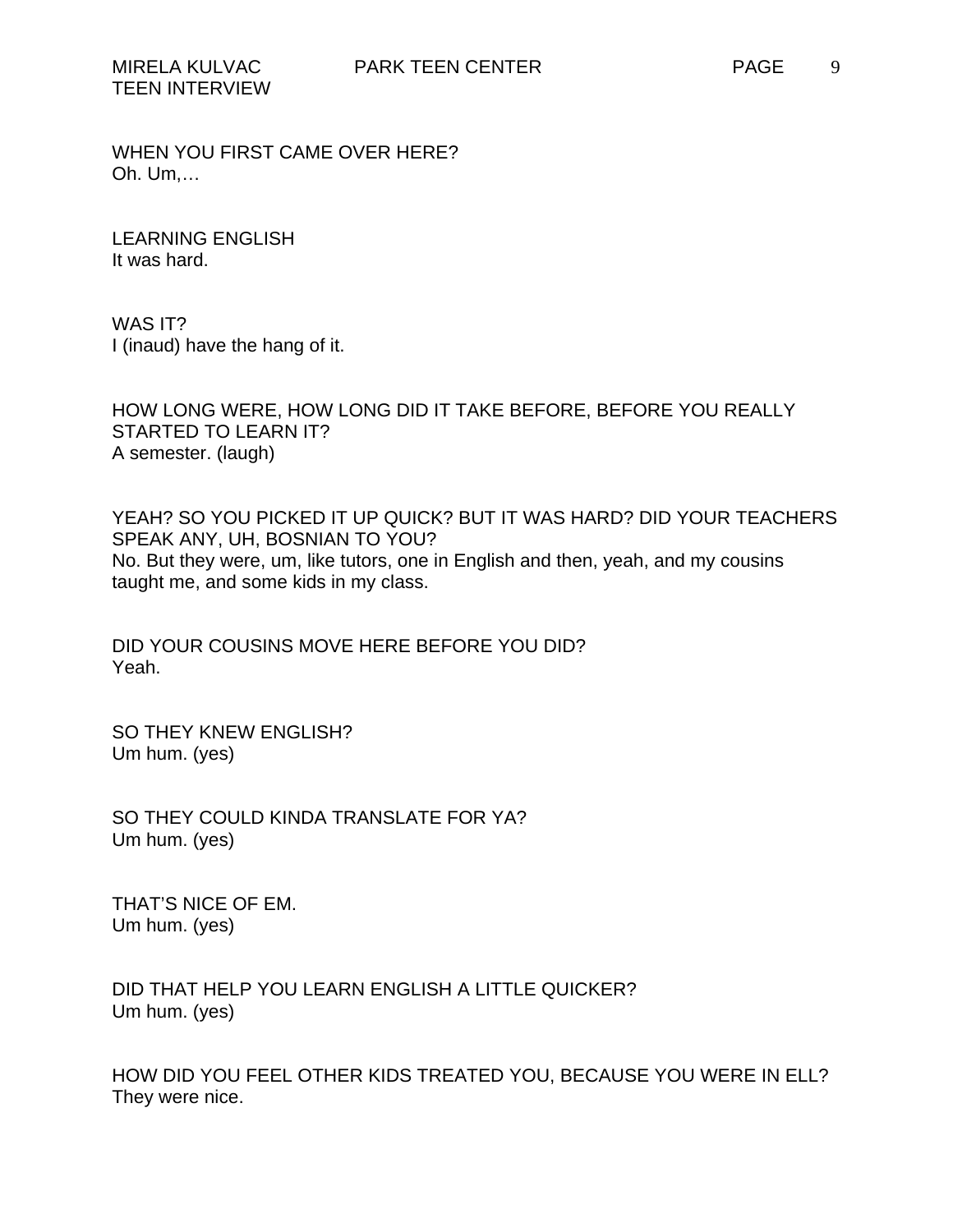No. Like…

LIKE CLOTHING OR BEHAVIOR OR… No, pretty much same…

MUSIC… (inaud)

MUSIC IS DIFFERENT? Different language.

IS IT THE SAME MUSIC, JUST WITH DIFFERENT LANGUAGES? Yeah, pretty much.

DO THEY HAVE THE SAME ARTISTS, THE SAME SINGERS, BUT THEY JUST TRANSLATE IT (INAUD) OR NO… (pause) BUT THE BOSNIAN HAS THE SAME TYPE OF MUSIC. Yeah, pretty much.

WHAT WERE SOME HOLIDAYS THAT WERE CELEBRATIONS THAT YOU HAD IN BOSNIA? They were the same here except we don't have Halloween. And I like Halloween a lot. (smile)

YOU LIKE GETTING ALL THE CANDY? Yeah.

THE COSTUMES. Yeah.

WHAT WERE YOU FOR HALLOWEEN THIS YEAR? I was a vampire with black lipstick. Everything black.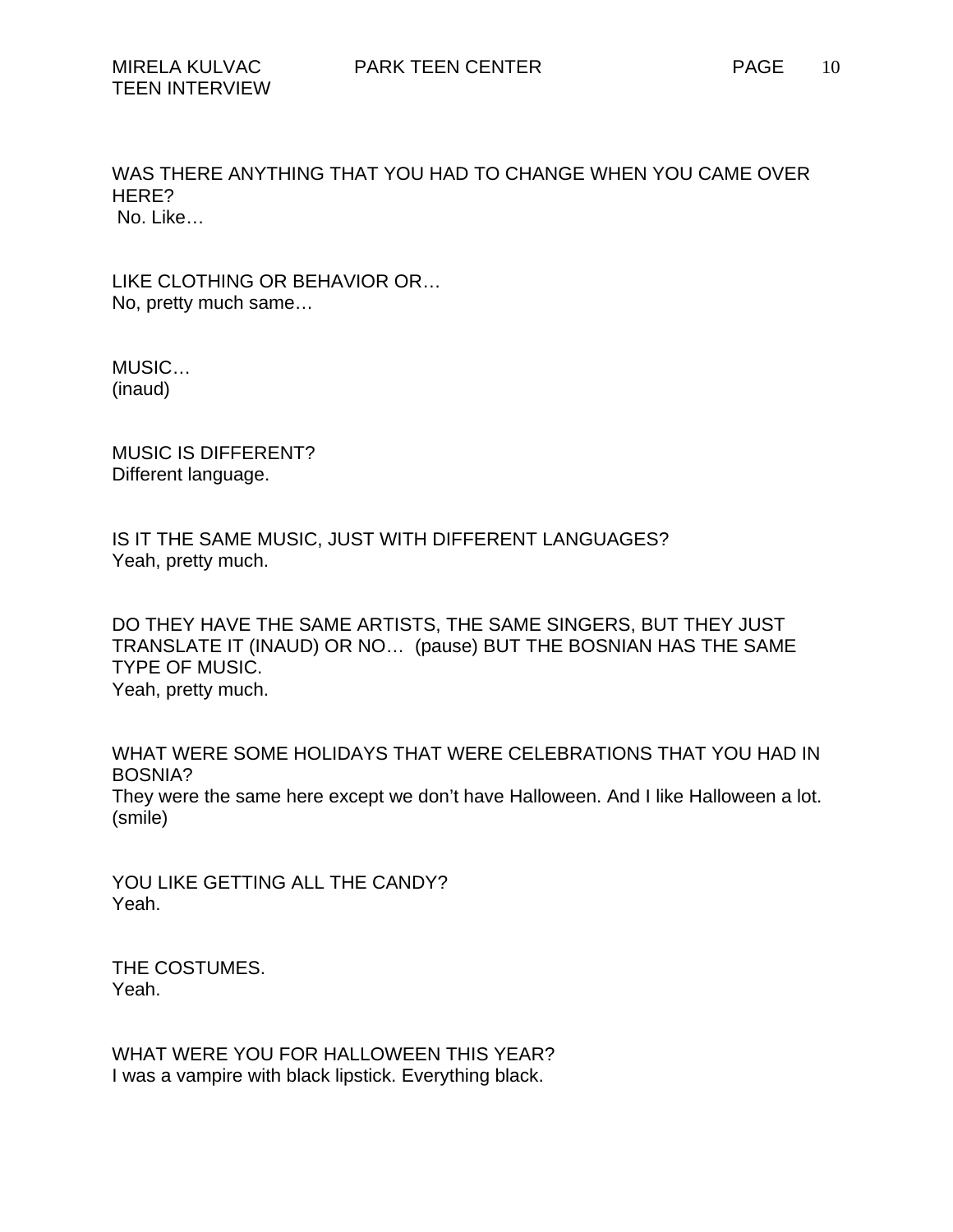DID YOU HAVE, UH, BLOOD PAINTED ON YOU ANYWHERE? Yeah. Yeah, right here.

ON THE CORNERS OF YOUR MOUTH. Yeah.

WHAT CELEBRATIONS DID YOU HAVE OVER THERE THAT YOU DON'T HAVE HERE? I don't know. (inaud) the same every year.

HOW DO YOU, UH, IS IT, DO YOU DO ANYTHING SPECIAL OR ANYTHING DIFFERENT FOR YOUR CELEBRATIONS? LIKE… Nothing different. Birthdays are the same. Holidays, all holidays are pretty much the same.

DO YOU HAVE THANKSGIVING THERE? Uh, I don't know. I don't know. I'm not an expert. (inaud)

HAVE YOU, DO YOUR PARENTS SPEAK ENGLISH?

Um, yeah. My dad knows more than my mom. Cause when he came here, he went to college or whatever. So, yeah. And he finished it and he was three(?) (inaud). (laugh) So yeah.

SO YOUR DAD KNOWS.

My mom went, my mom went half, but she had also early to work so (inaud). (phone ringing)

WHAT LANGUAGE IS SPOKEN AT HOME?

English pretty much. And my mom and dad helped me learn it. Most of all my dad helps me in English.

HAVE YOU EVER HAD TO TRANSLATE? No.

NO? Well, to my mom once.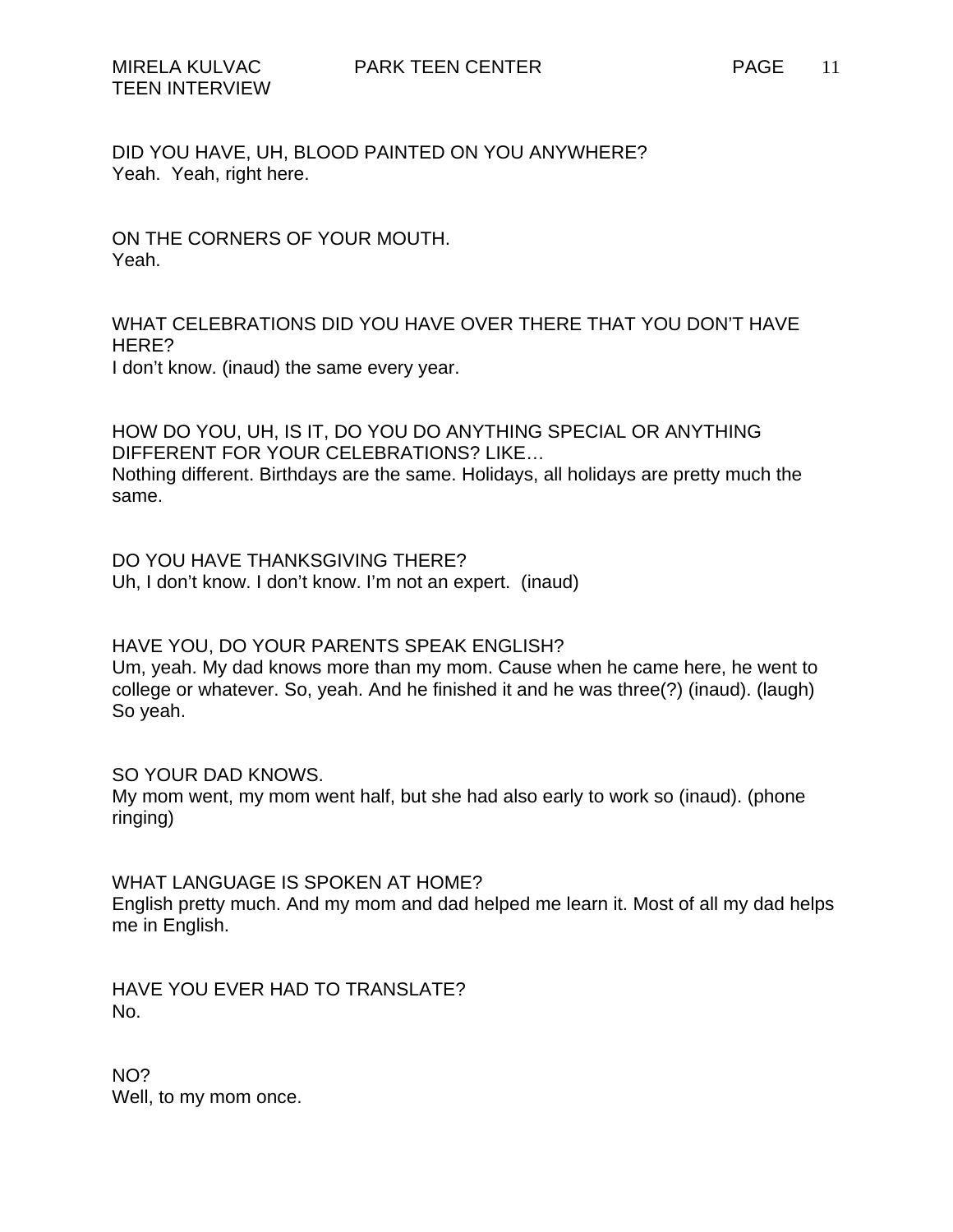DID YOU LIKE TRANSLATING? NO, I don't like translating.

HOW DOES YOUR FAMILY STAY IN TOUCH WITH BOSNIAN CULTURE? HOW DO YOU STAY IN TOUCH WITH BOSNIA? They call.

THEY CALL BOSNIA? You asked me that earlier.

WELL, HOW DID YOUR FAMILY BECOME MORE AMERICAN? I don't know. Pass.

DO, DOES YOUR FAMILY WATCH AMERICAN TV? Yeah. All the time.

DO THEY LISTEN TO AMERICAN MUSIC? Sometimes.

YOUR FAMILY SPEAKS ENGLISH? Yes.

DO THEY WATCH AMERICAN MOVIES? yeah.

DOES YOUR FAMILY STILL LISTEN TO BOSNIAN MUSIC? Yep. Cause there's like, on Saturdays sometimes, well, yeah, on like almost every Saturday there is this one like Bosnia (inaud) whatever, and they play music and we dance and stuff.

BOSNIAN PARTY. Yeah. It's like for everybody to come. All the people (inaud).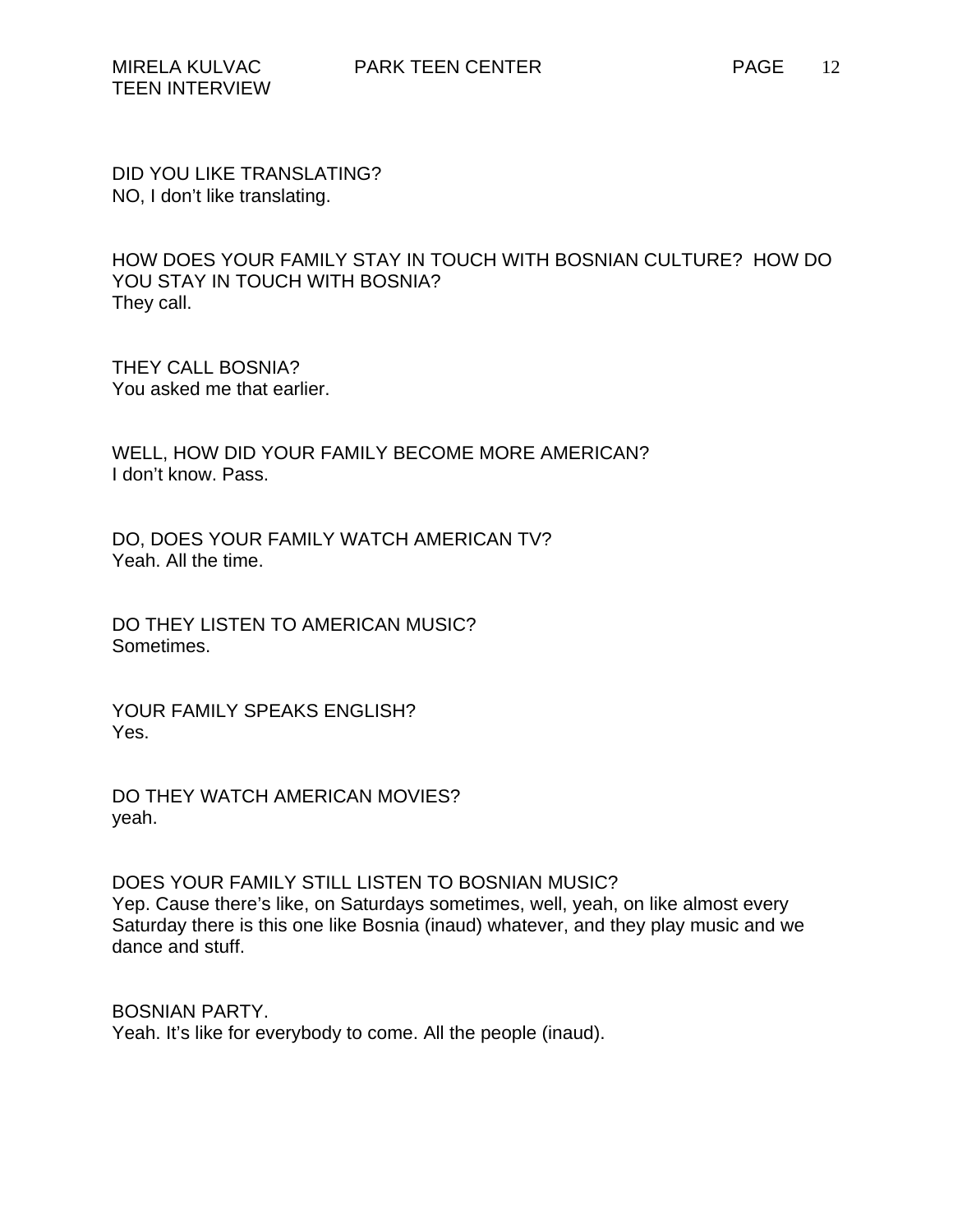## WHERE?

I don't know. It's, uh, this one restaurant where they like (inaud) every Saturday. And then a singer comes, either a famous singer or (inaud) they do something last Saturday.

FROM BOSNIA OR BOSNIA, A FAMOUS BOSNIAN SINGER? Yeah. Yeah.

SATURDAY. IS IT DOWN TOWN? No. It's close to… You know, that McDonalds, um, close to Van Dorn(?) or whatever, um, let me see…

SO IT'S BY THE MCDONALDS ON VAN DORN? Kinda, cause it's close by there. Um,…

WHAT DO YOU GUYS DO THERE? We just dance. And listen to music and like you can drink(?).

DO YOU EAT BOSNIAN FOOD? (pause)

IT'S AMERICAN FOOD? (pause)

WHAT ABOUT THE DANCE? ARE THEY TRADITIONAL BOSNIAN DANCES? (smile) There is one.

THERE IS ONE? (SMILE) WHY DO YOU LAUGH WHEN YOU SAY THAT? Because. (smile) No, it's just that there is one. And it's weird.

IT'S WEIRD?! NO, WHAT MAKES IT WEIRD?

I don't know. (smile) I'm not telling. I won't tell you. No, but, but people dance there like they dance here. Like, you know, how people dance here and stuff like that. Yeah, but there is just some things are different. (laugh)

WHAT'S SOMETHING THAT'S DIFFERENT? (SMILE) Nothing. (laugh)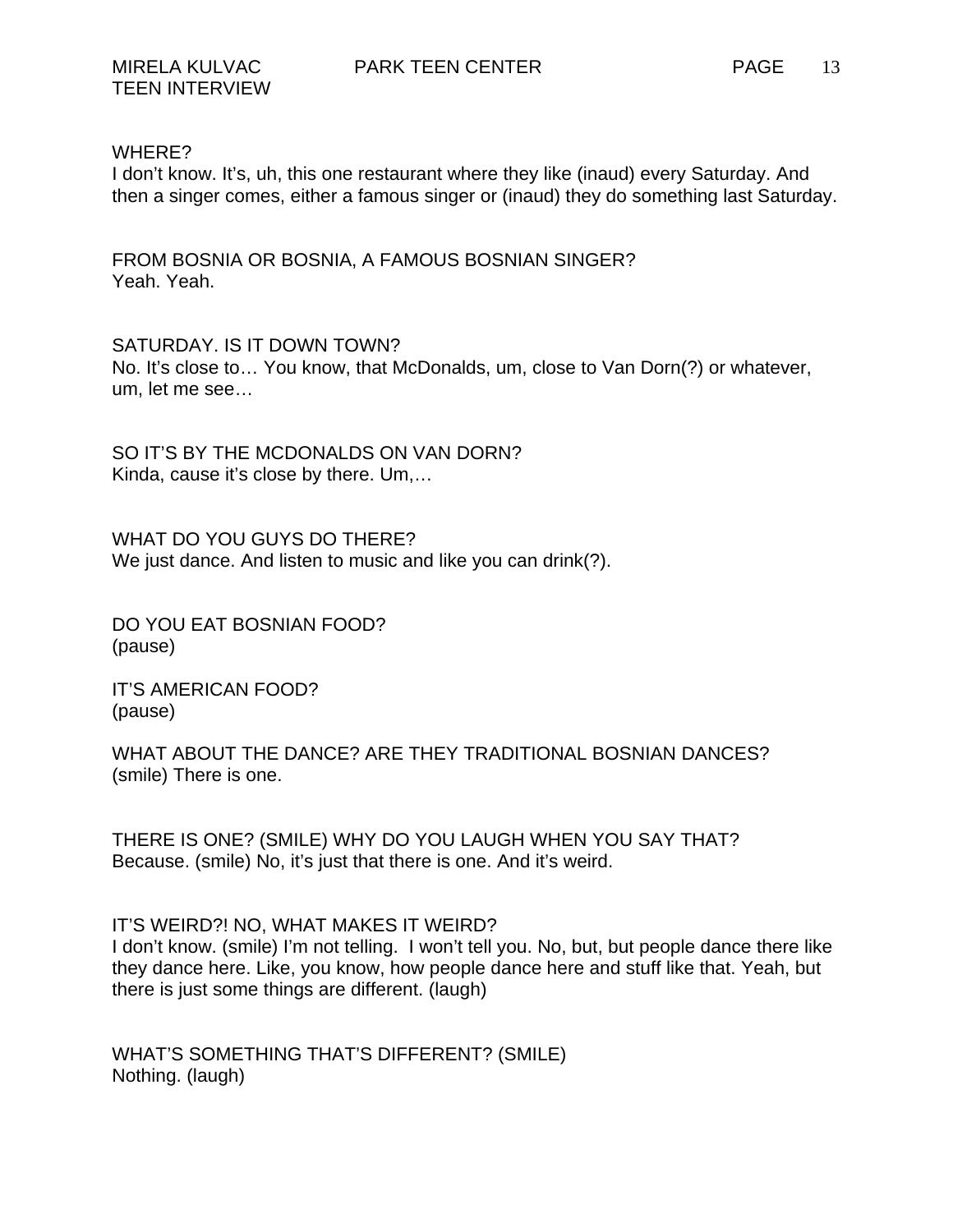SO, SO YOU GUYS SING AND DANCE AND EAT FOOD AND SOCIALIZE? WHAT, WHAT LANGUAGE DO YOU SPEAK WHEN YOU'RE THERE? Well, what I find, like I'll talk (inaud) like with the older people we talk our language.

BOSNIAN? (pause)

DO YOU GUYS EVER TALK ABOUT GOING TO BOSNIA? At the party? No.

NO? YOU DON'T TALK ABOUT BOSNIA AT ALL WHILE YOU'RE THERE? (pause) like stuff. Like…

BOYS? (inaud)

IF YOUR COUSINS WERE TO COME OVER HERE, WHAT WOULD YOU TELL THEM ABOUT AMERICA TO HELP THEM BECOME MORE AMERICAN? Things that I learned.

WHAT'S THAT? Like math, English…

WHAT WOULD YOU TELL THEM ABOUT MATH AND ENGLISH? I don't know. I would just, (smile) just stuff. I don't know. (smile)

YOU WOULD TEACH THEM STUFF?

Yeah. And my cousin, she's, um, 12 years old, as me, but she's in sixth grade. Cause in Bosnia, when I was in first grade, we left half of the year and we went to Oregon for the second half of the year, and I was in second, I started second grade.

YOU WENT TO OREGON FOR A HALF A YEAR? Yeah, I was in second grade. And then I started here third grade.